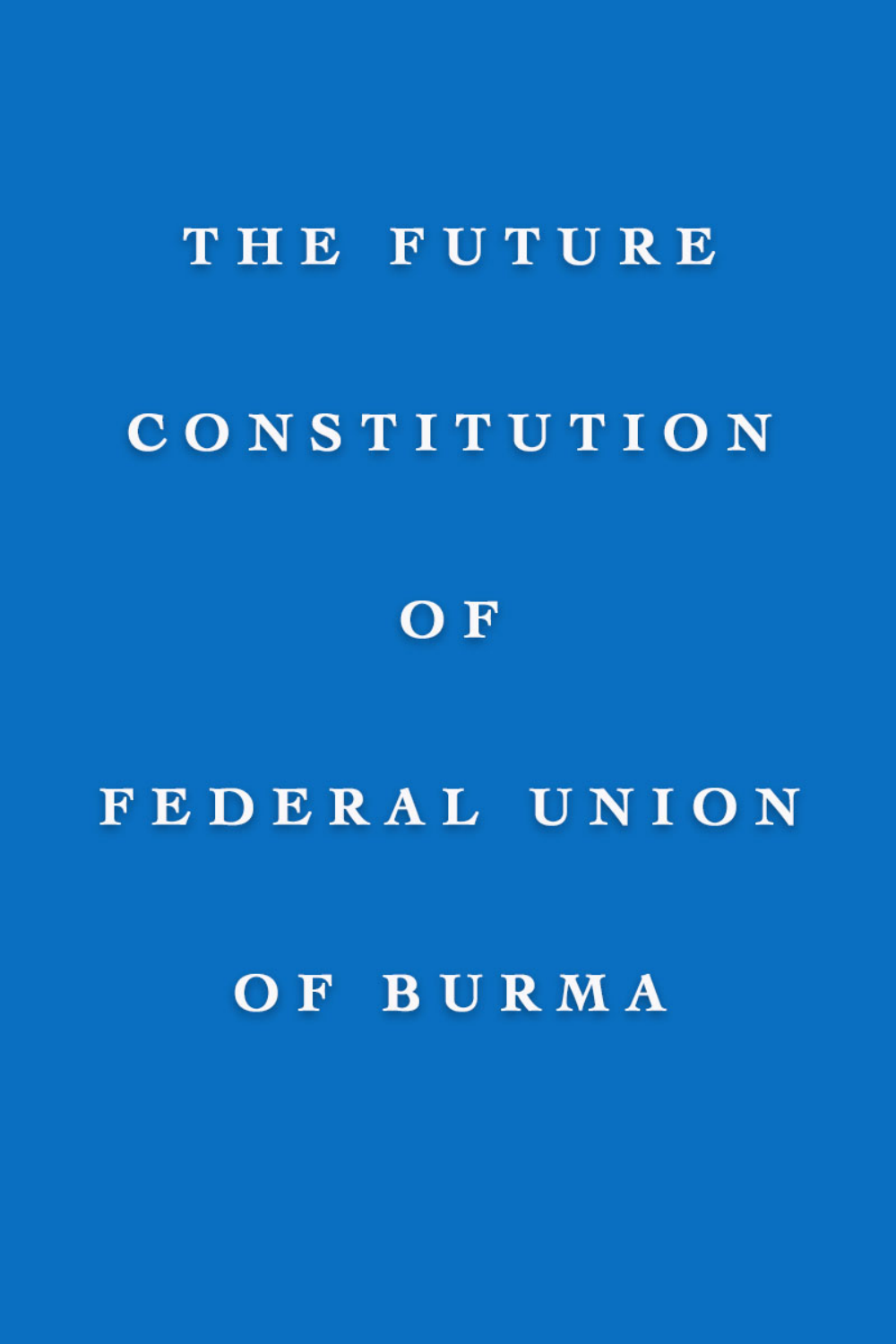#### **THE FUTURE CONSTITUTION OF FEDERAL UNION OF BURMA1**

*Draft Constitution of the National Council of the Union of Burma* 

#### **Preamble**

We, the people of the Union of Burma have clear aspirations on the establishment of basic human rights, the guaranteeing of democratic rights and the rights of all the ethnic nationalities, lasting peace, and in the formation of a union of multiple States that will generate prosperity and unity. We aspire to establish a representative government in accordance with a constitution which defends, protects and upholds the rights of all people, based on freedom, equality before the law, fairness, peace, and the rule of law. Based on these aspirations, we steadfastly resolve to live together in peace and harmony in this free and fully sovereign Federal Union of Burma, and we accept and adopt this Constitution as the highest law of the Federal Union.

#### **CHAPTER I. FORM OF THE FEDERAL UNION OF BURMA**

Article 1. The Federal Union of Burma shall be a sovereign democratic state.

**Article 2. (a)** The Federal Union shall be formed and based on equal rights and the rights of selfdetermination of its Member States in accordance with this Constitution.

**(b)** The Federal Union and its Members States are obliged to conduct affairs of common interest with mutual loyalty and co-operativeness.

**Article 3.** All public authority emanates from the citizens.

Article 4. The legislative, executive and judicial powers shall be vested in the Congress of the Federal Union, the Government of the Federal Union, the Federal Supreme Court and the other courts, as established by this constitution.

**Article 5.** The territory of the Federal Union shall be composed of the whole of the Member States. The territory of the Federal Union shall not be altered without the consent of all of the Member States.

**Article 6**. (a) Both the Burmese and the English language shall be the official languages of the Federal Union of Burma.

(b) In the Member States, the native languages may be used as official languages.

**Article 7.** (a) The political system of the Federal Union shall be a multi-party democratic system. The political parties shall have the right to freely form and participate in the political process.

(b) Political parties shall perform and function in accordance with basic democratic principles and with the law enacted by the Federal Congress based on this Article.

**Article 8.** The flag of the Federal Union shall be as follows.

**Article 9.** The State seal of the Federal Union shall be as follows:

 <sup>1</sup> Burma Lawyers Council, the Future Constitution of the Federal Union of Burma (2000).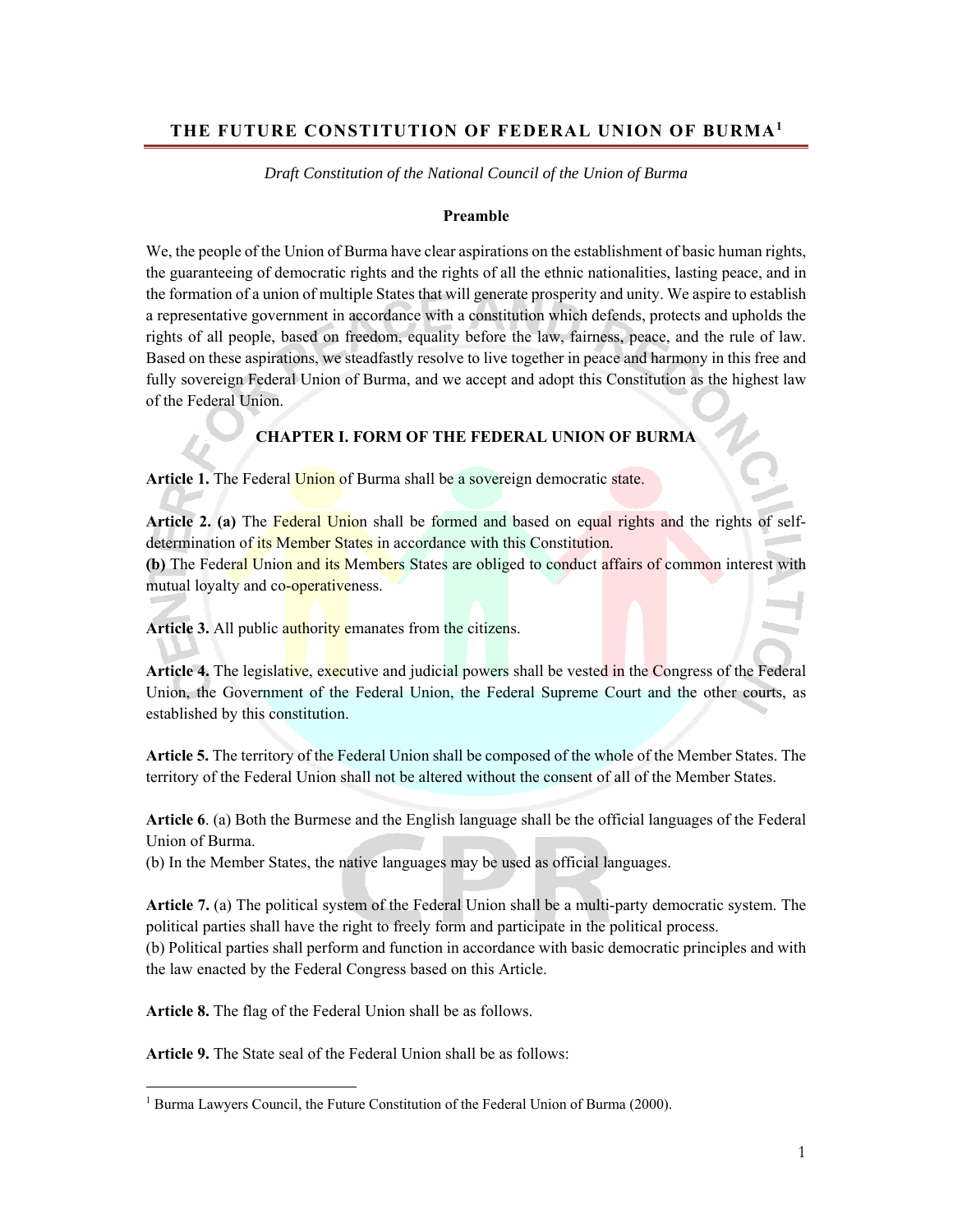**Article 10.** The seal of the Executive of the Federal Union shall be as follows:

**Article 11.** The National Anthem of the Federal Union shall be as follows:

**Article 12.** Greater Rangoon shall be the capital city of the Federal Union. It shall have the status of a Member State.

#### **CHAPTER II. BASIC RIGHTS**

**Article 14. (a)** Every person in the Federal Union (i) Shall be equal before the law, irrespective of national or social origin, religion, social status, political opinion, language, sex, age, color or race. (ii) Shall have the right to life,

(iii) Shall have the freedom of through and belief, and (iv) Shall be respected as a human being, and his or her human dignity shall not be violated.

**(b)** No person in the Federal Union (i) Shall be enslaved, (ii) Shall suffer forced labor, and (iii) Shall be subjected to torture, cruel, inhumane of degrading treatment.

**(c)** These rights shall under no circumstances be encroached upon or withdrawn.

**Article 15. (a)** Every person in the Federal Union (i) Shall have the right to freedom of expression, publication and dissemination of and access to information, (ii) Shall have the right to seek political asylum, (iii) Shall have freedom of worship and of religious practices, and (iv) Shall have the right to assemble peacefully.

**(b)** Every citizen in the Federal Union (i) Shall have the right to form and participate freely in associations, (ii) Shall have the right to move freely within the borders of the Federal Union, (iii) Shall have the right to freely choose residence, trade and employment within the Federal Union, and (iv) Shall have the right to leave and return to the Federal Union.

**(b)** The implementation of these rights shall be in accordance with the laws passed by the Congress of the Federal Union.

**(d)** If the implementation of the basis freedoms mentioned in this article contravenes basis democratic principles or affects public health or morality, the Congress of the Federal Union may enact laws restricting these rights.

**Article 16.** Every person at full age shall have the right to marry in accordance with his or her own free will without discrimination as to race, religion or social status.

**Article 17.** Every citizen in the Federal Union shall have the right to work and to choose an occupation free of discrimination on the ground or race, religion, sex, age or color.

**Article 18.** Every person in the Federal Union shall have the right to apply for citizenship.

**Article 19. (a)** No person in the Federal Union shall suffer or be subjected to arbitrary or unlawful interference with his or her privacy, family, home or correspondence, or to unlawful attacks on his her honor or reputation.

**(b)** Every person residing in the Federal Union shall be protected from unlawful searches of the person, home, premises or property.

**Article 20. (a)** Every citizen shall have the right to own, transfer and dispose of property legally acquired, and the right of inheritance in accordance with the law.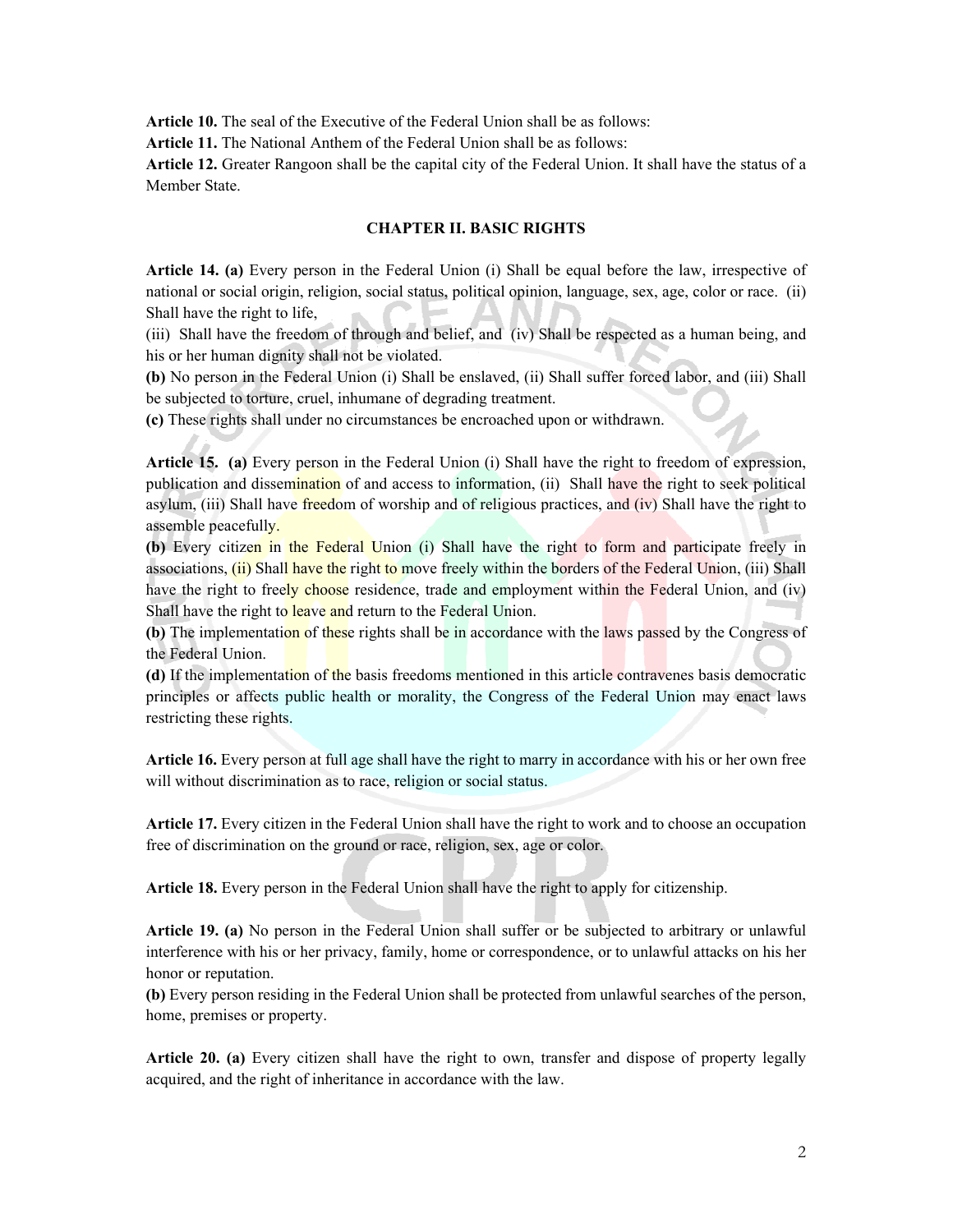**(b)** These rights shall only be revoked or restricted for the public benefit in accordance with the law. The private and public interests must be balanced, and the private rights shall only be revoked, when adequate compensation have been awarded by law.

**Article 21. (a)** No person in the Federal Union shall be detained or imprisoned save pursuant to a law. **(b)** Every person arrested or detained shall be treated with the respect due to a human being.

**(c)** Every person arrested without a warrant shall not be detained for more than 24 hours. If there are sufficient grounds to detain a person for more than 24 hours, the arrested person must be brought before a competent court, and an application to a judge of that court for a detention order, in accordance with existing laws, to continue the detention, must be filed.

**Article 22. (a)** Every person charged with an offence shall have the right (i) To be informed without unreasonable delay of the charge and the specific offence, (ii) To be tried within a reasonable time, (iii) Not to be compelled to be a witness in proceedings against a person in respect of the same offence. (iv) To defense to the fullest extent in accordance with the law or through legal assistance of his or her own choice, (v) To be tried in a language which he or she understands or, failing this, to have the proceeding interpreted to him or her.

**(b)** All proceedings shall be open to the public.

**Article 23. (a)** A person shall only be tried for an offence under the law existing at the time of the offence.

**(b)** No penalty degrading to the human dignity of the individual shall be imposed.

**(c)** A person acquitted of an offence shall not be retried for the same offence.

**(d)** Nobody may be punished for the same act more than once.

**Article 24.** Every citizen shall have the right to promote his or her ethnic culture, customs and traditions. The Government of the Federal Union and State Government shall support the promotion.

**Article 25. (a)** Every citizen shall have the right to freely pursue education.

**(b)** He or she shall have the right to freely choose education, vocational education, or higher education. **(c)** Compulsory elementary education shall be arranged free of charge.

**Article 26.** Every citizen shall have the right to freely study and promote the language and literature of this or her nationality.

**Article 27.** The right to establish private schools, colleges and universities, and vocational institutions in accordance with existing laws shall be guaranteed.

**Article 28. (a)** Every child shall have the right to protection, which is required by his or her status as a minor. The care and upbringing of children is the natural right of parents. Every child is entitled to the care of the community.

**(b)** Children shall not be separated from their families without the consent of their parents or guardians. In cases where the parents or guardians have neglected their responsibilities or in circumstances where children may need to be protected, separation of the children from their families shall be carried out only in accordance with the law.

**(c)** Children shall be protected from social and economic exploitation, and from employment that may harm their moral, health, life or physical growth.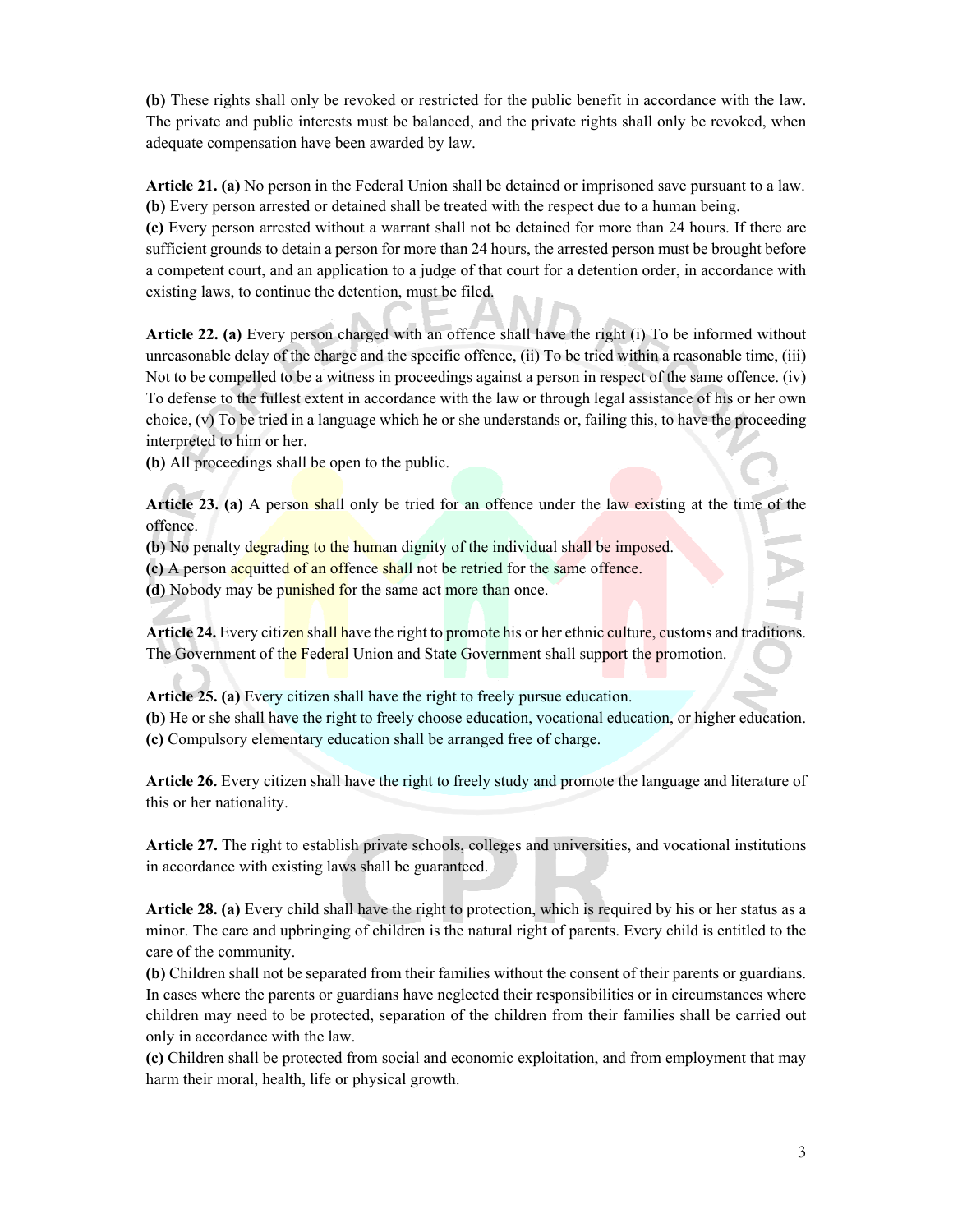**(d)** The Congress of the Federal Union shall prescribe by law the age limit of children who may be employed for work.

**Article 29.** Every citizen at full age shall have the right (a) To take part in the conduct of political affairs, directly or through freely elected representatives. (b) To vote and be elected in periodic elections which shall be general, free, equal, direct and secret.

**Article 30.** International Covenants on Human Rights ratified by the Federal Union shall be directly application by the courts.

**Article 31.** Every person whose human rights have been violated shall have the right to seek protection by the Human Rights Commission.

**Article 32. (a)** Every person shall have the right to apply to the Supreme Court for the enforcement of his of her constitutional rights.

**(b)** The power to enforce the rights conferred in sub-paragraph (a) above shall not be suspended under any circumstances.

**Article 33.** Every citizen shall be entitled to the protection of the Federal Union whether within or without the country.

#### **CHAPTER III. COMPOSITION OF THE FEDERAL UNION**

**Article 34. (a)** The Federal Union comprises National States and Nationalities as Member States. **(b)** National Autonomous Regions and Special National Territories shall be formed as necessary within the territories of the Member States.

#### **Article 35.** National States are:

- i. Kachin National State
- ii. Karen National State
- iii. Karenni National State
- iv. Chin National State
- v. Burman National State
- vi. Mon National State
- vii. Arakan National State
- viii. Shan National State
- ix. ………………….. State
- x. ………………….. State
- xi. ………………….. State

#### **Article 36.** Nationalities States are:

- i. ……………………State
- ii. ……………………..State
- iii. ……………………..State
- iv. ……………………..State

**Article 37.** Each ethnic nation shall have one state only.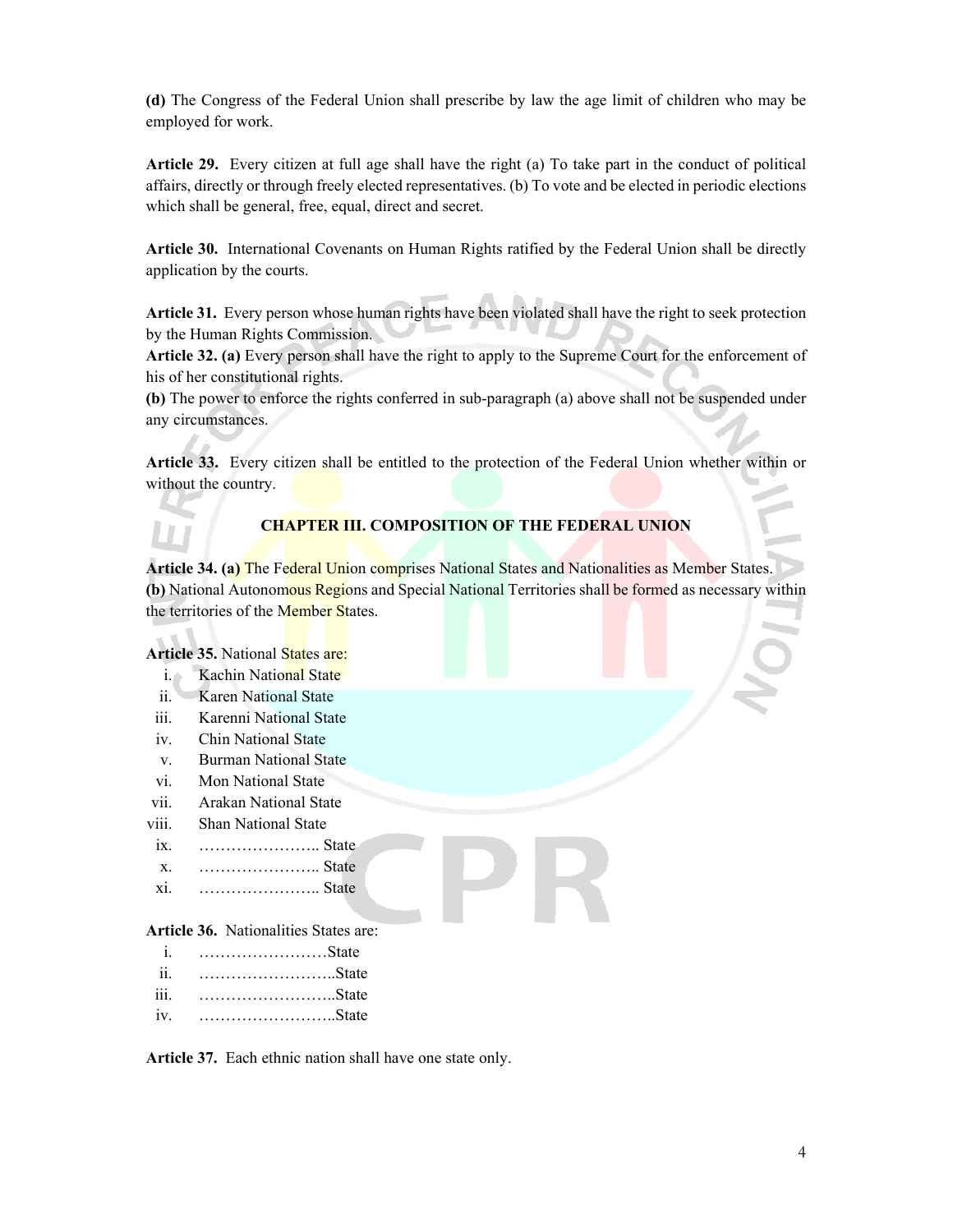**Article 38. (a)** The Federal Congress may on application establish new Member States, and may make or impose such terms and conditions, as it thinks fit.

**(b)** The Federal Congress may, with the consent of the Assembly of a Member State and with the approval of a two thirds majority of the electors of that Member State, vote on the question to increase, diminish or otherwise alter the boundaries of that Member State.

**(c)** The Federal Congress may, with the consent of the Assemblies of the Member States affected and with the approval of a two thirds majority of the electors of those Member States, from a new Member State through unification of two or more Member States or parts of Member States, or part of a Member State.

### **CHAPTER IV. CONGRESS OF THE FEDERAL UNION**

**Article 39.** The Congress of the Federal Union (Federal Congress) shall be composed of the National Assembly and the People's Assembly.

**Article 40.** The legislative power of the Federal Union shall be vested in the Federal Congress.

**Article 41. (a)** Regular joint sessions of the Federal Congress shall be held once a year.

- **(b)** Special joint sessions of the Federal Congress shall be held to handle the following matters: i. Ratification of an amendment to this Constitution,
	- ii. Confirmation of the declaration and cancellation of a state of emergency,
	- iii. Confirmation of the declaration of war and declaration of the end of war.
	- iv. Confirmation of the appointment of the President of the Federal Union and swearing in of the judges of the Federal Supreme Court.

**(c)** Sessions of the Federal Congress shall be convened by the President of the Federal Union upon request of the majority of the member of either assembly or upon request of the Prime Minister.

**Article 42.** The number of representatives constituting a quorum of the session of the Federal Congress shall be 50 per cent of the members of the National Assembly and 50 percent of the members of the People's Assembly.

**Article 43.** Decision in the sessions of the Federal Congress shall be made by a majority of votes of the members present of each Assembly.

**Article 44.** The Chairperson of the National Assembly and the Chairperson of the People's Assembly shall alternately be the Chairperson of the sessions of the Federal Congress.

**Article 45.** A member of one Assembly shall not be a member of the other Assembly at the same time.

**Article 46. (a)** Representatives may not be questioned or held liable or be subject to disciplinary action or otherwise called to account for a vote case or a statement made in any Assembly or publication thereof.

**(b)** Representatives may not be called to account or arrested for a punishable offence without the permission of the Federal Congress, unless he or she is apprehended in the act of committing the offence.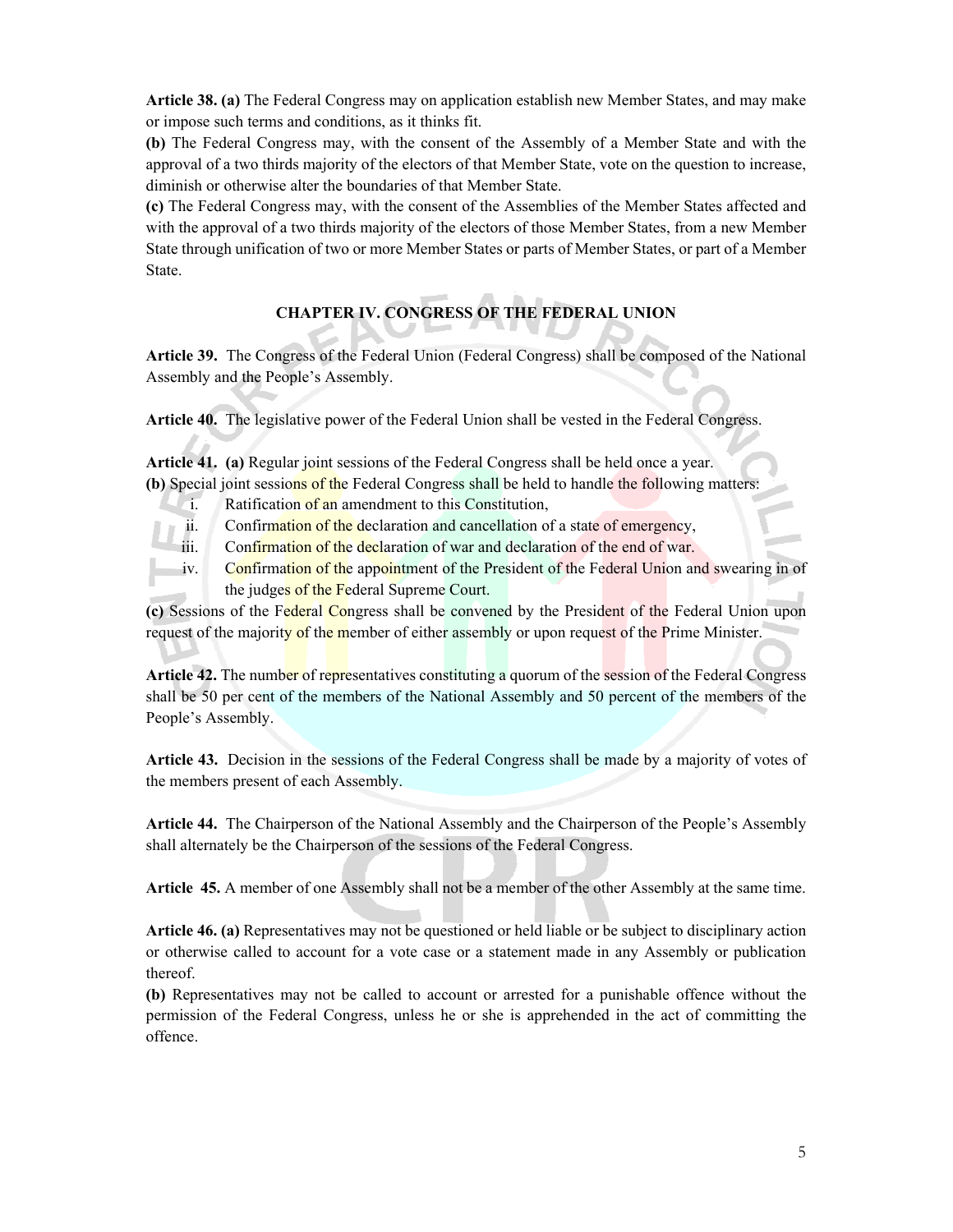**Article 47.** Representatives of the Federal Congress shall be entitled to adequate remuneration in accordance with the law. Increases of such remuneration shall come into effect no sonner than the nest term of the Federal Congress.

#### **NATIONAL ASSEMBLY**

**Article 48.** The National Assembly shall be composed of four representatives from each member State.

**Article 49.** A Chairperson and a Vice-Chairperson shall be elected from amongst the representatives of the National Assembly. The Chairperson and the Vice-Chairperson shall not be from the same Member State.

**Article 50.** The term of office of the representatives shall be four years. Half of the representatives shall be elected every two years.

**Article 51. (a)** At the request of representatives from two Member States, the Chairperson of the National Assembly shall convene the National Assembly.

**(b)** At the request of the Prime Minister of the Federal Union, the Chairperson of the National Assembly may convene the National Assembly.

**Article 52.** The Chairperson shall have the authority to supervise and to enforce the rules and regulations of the sessions. No search or seizure may take place on the premises of the National Assembly without the permission of the Chairperson.

**Article 54.** The National Assembly shall appoint a Committee on Foreign Affairs and A Committee on Defense.

#### **PEOPLE'S ASSEMBLY**

**Article 55.** The People's Assembly shall be composed of representatives elected by the citizens.

**Article 56.** A Chairperson and a Vice-Chairperson shall be elected from amongst the representatives of the People's Assembly. The regular term of the People's Assembly shall be four years. The term of office of the representatives shall be the same as that of the People's Assembly.

**Article 58.** The representatives shall be elected by general, free, equal, direct and secret elections.

**Article 59.** Candidates for the People's Assembly shall be: **(a)** Citizens of the Federal Union having attained the age of 25 years on the day of the election,

**(b)** In the case of naturalized citizens, residents in the Federal Union for at least five years continuously after naturalization, and having attained the age of 25 years on the day of the election.

**Article 60.** The Chairperson shall convene special or emergency sessions on: **(a)** The directive of the President, **(b)** The request of the Prime Minister, or **(c)** The request of one fourth of the representatives.

**Article 61.** The number of representatives constituting a quorum of the People's Assembly shall be 30 per cent for debate and 50 percent for voting. Decisions shall be made by a majority of vote.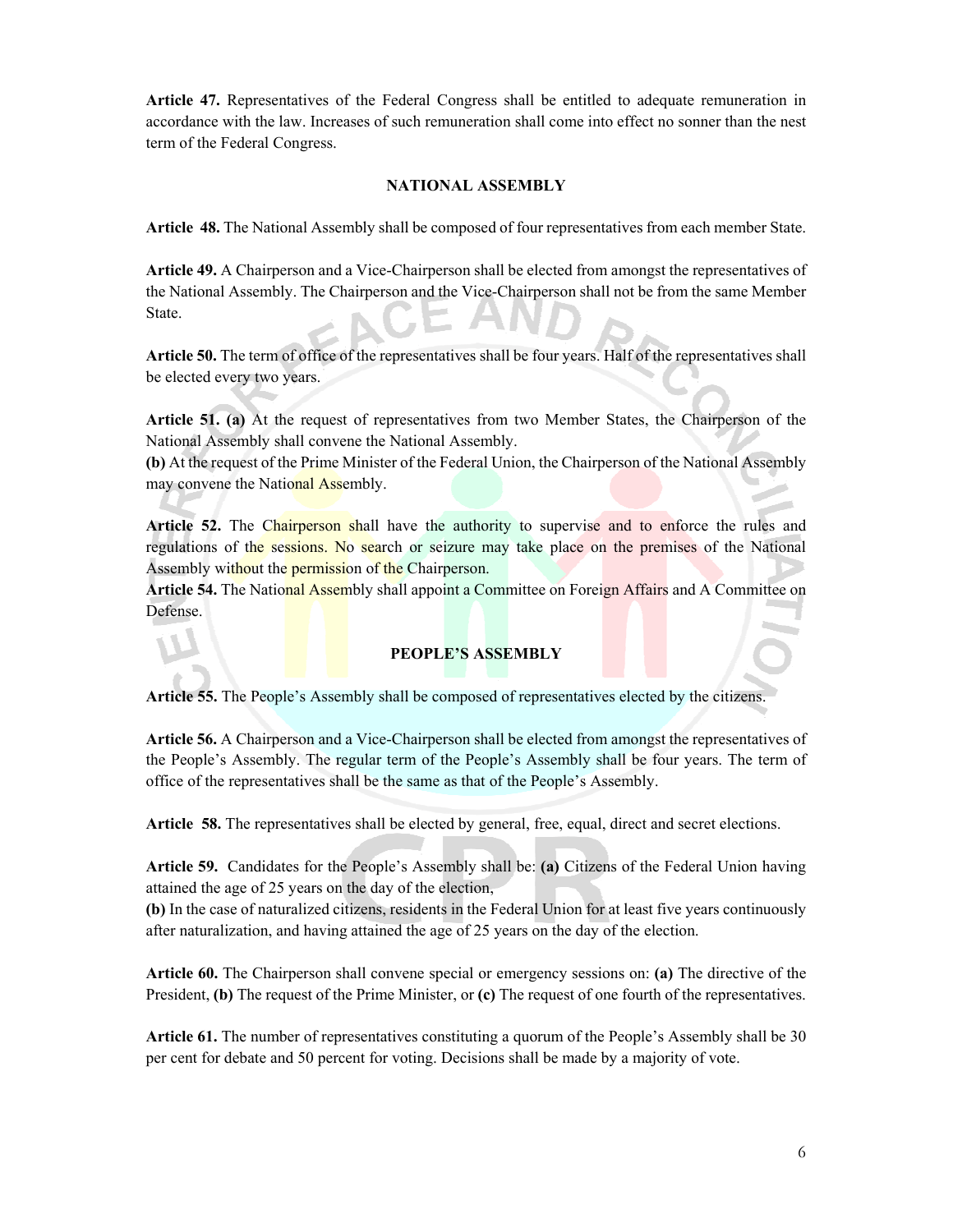**Article 62.** Elections to the People's Assembly shall be held three months prior to the expiration of the current term.

**Article 63.** The People's Assembly shall assemble within 30 days following the election.

**Article 64.** The President shall dissolve the People's Assembly on the advice of the Prime Minister. **(a)**  Elections shall be held within 60 days following the dissolution.

**(b)** The President shall appoint a care-taker government following the dissolution of the People' Assembly to administer the country until a new government is formed.

**Article 65.** The Chairperson shall have the authority to supervise and to enforce the rules and regulations of the sessions. No search or seizure shall be made on the premises of the People's Assembly without the permission of the chairperson.

**Article 66.** Upon the motion of one fourth of its members the People's Assembly is obliged to set up a Commission of Investigation. The Federal Congress shall enact a law for the Constitution and the mandate of the Commission.

#### **CHAPTER V. FEDERAL LEGISLATION**

**Article 67. (a)** Bills shall be introduced by the Government of the Federal Union or by representatives of either of the two Assemblies. Federal budget bills and revenue shall only be introduced in the People's Assembly.

**(b)** Bills relating to natural resource shall only be introduced in the National Assembly.

**Article 68. (a)** Except for the Federal budget bill, a bill introduced in the People's Assembly receiving a majority vote, and a majority vote of the statutory member members in the National Assembly, shall become law.

**(b)** A bill introduced in the National Assembly receiving a majority vote, and a majority vote of the statutory members in the People's Assembly, shall become law.

**Article 69.** The annual Federal budget bill shall be introduced in the People's Assembly. The approved bill shall then be forwarded to the National Assembly. If the National Assembly approves it within 14 days, it shall become law. If the bill is not approved by the National Assembly, it shall be returned to the People's Assembly. If further approved by the People's Assembly with majority of its statutory members, the bills shall become law.

**Article 70. (a)** The National Assembly, the People's Assembly or the Government many demand that a bill be referred to a joint committee when a bill or part of it is adopted by one Assembly only. **(b)** The Joint Committee shall be dissolved on the completion of its task. **(c)** The Committee shall be dissolved on the completion of its task. **(d)** A bill which has not been approved of by the Joint Committee shall be considered as a death bill. **(e)** If there are amendments to or alterations of the bill by the Joint Committee, it shall be send back to the Assembly where it was introduced. If the bill as approved by the original Assembly is approved by the other, it shall become law. **(f)** If the bill referred to in subparagraph (e) is not adopted in accordance with Article 68, it shall be considered a death bill.

**Article 71.** A death bill shall not be reintroduced in any Assembly within a period of two years from the date of its rejection.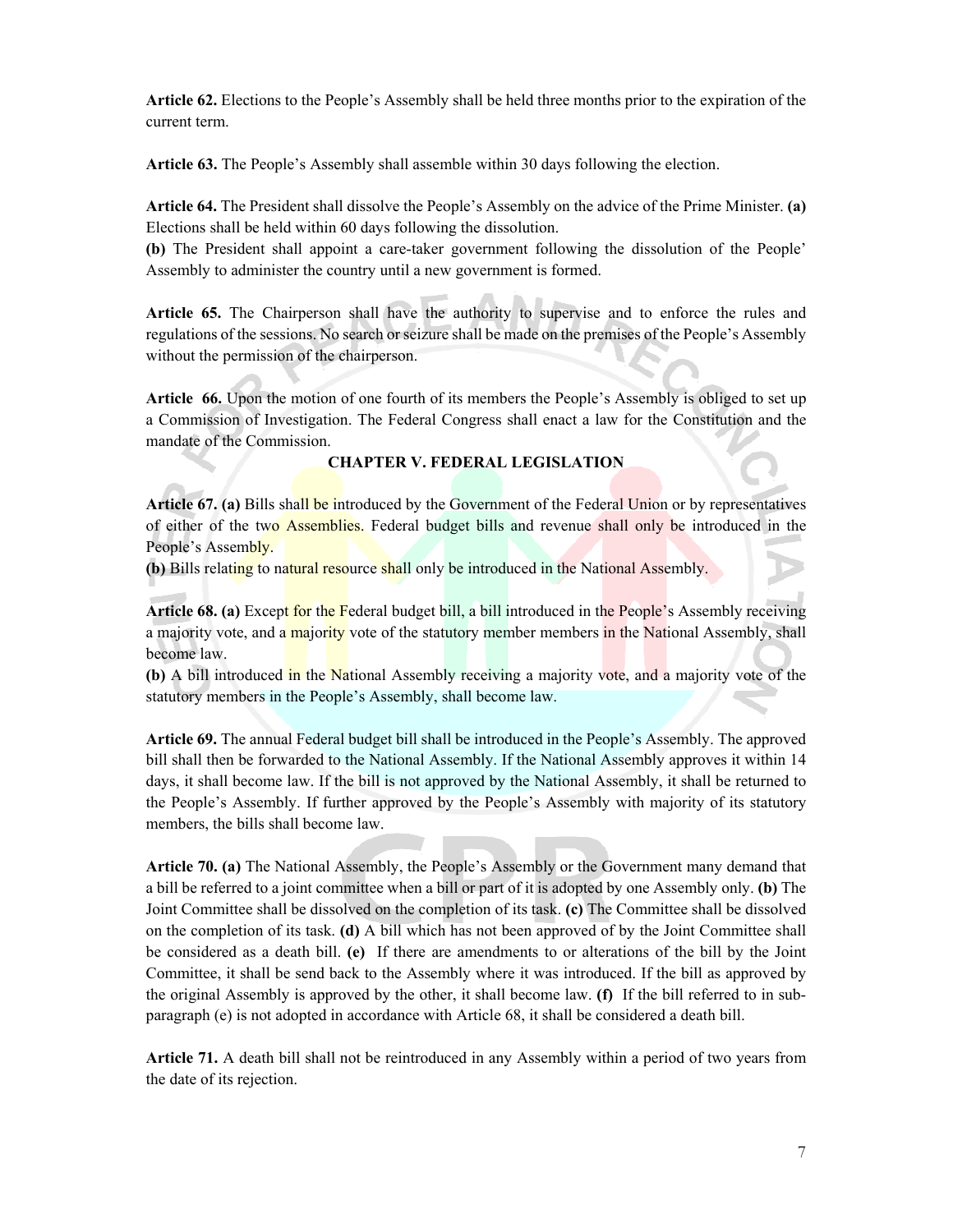**Article 72.** The Federal President shall sign and promulgate every bill adopted by the Federal Congress within seven days. A bill shall become law, even if the Federal President does not sigh the bill at the end of the seven days period.

**Article 73.** The Federal Congress shall have exclusive legislative power in the following areas:

- i. Foreign affairs
- ii. Defense of the Federal Union
- iii. Postal services and telecommunications with the exception of local radio and television services,
- iv. Currency, money and coinage,
- v. Weights and measures,
- vi. The annual Federal Union budget,
- vii. Federal highways, railways, waterways, air and sea transportation,
- viii. Postgraduate education,
- ix. Trade and commerce with other countries,
- x. Citizenship in the Federal Union and Immigration,
- xi. Police force of the Federal Union,
- xii. State of emergency,
- xiii. Census,
- xiv. Production, sale, exportation and importation of arms, ammunitions and explosives,
- xv. Election to the People's Assembly,
- xvi. Copy rights, patents, designs and trademarks,
- xvii. Marriage, divorce and inheritance with regard to mixed marriage,
- xviii. Customs, export and import taxation.

Article 74. Member States shall posses legislative powers concurrently in relation to the following areas:

- i. Purchase and sales tax, business enterprise tax, income tax, liquor and tobacco tax, port tax within the Federal Union,
- ii. Protection of the environment,
- iii. Drugs,
- iv. Registration of births and deaths,
- v. Federal Union energy and development projects within Member States,
- vi. Exploration, exploitation and sale of natural resources within a State,
- vii. Investment by foreign governments and companies within a Member State,
- viii. Local radio and television services,
- ix. Banking services,
- x. Transfer of homes, premises and land matters,
- xi. University and vocational education,
- xii. Regulations relating to rivers and waterways crossing Member State's borders, domestic sea and coastal transportation,
- xiii. Refugee and political asylum matters,
- xiv. Criminal law and civil procedural codes, and
- xv. Education and vocational training for public servants.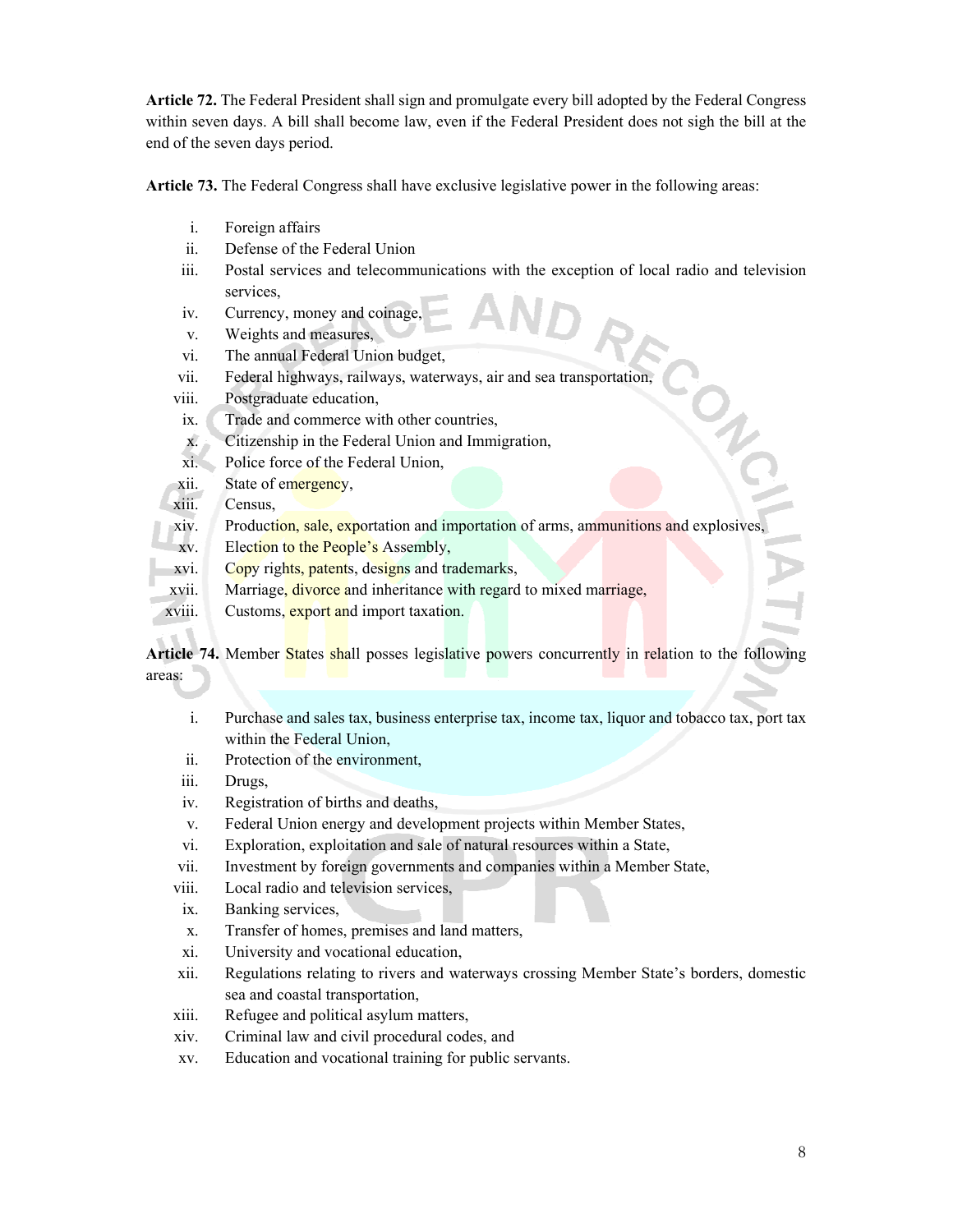**Article 75.** The Federal Congress shall make laws on concurrent matters when a Member State by making the said law would endanger another Member State or its people or would endanger the economic interests of the whole Federal Union.

**Article 76.** Laws relating to the exploitation and sale of natural resources, foreign investment and production of energy, shall come into force only after, in case of federal law, the Member States involve, and in case of a state law, the Federal Congress have agreed upon the said law.

**Article 77.** Member States have the right to legislate in so far as this constitution does not confer legislative powers on the Federal Congress.

**Article 78.** Federal law shall override state law.

#### **CHAPTER VI. PRESIDENT OF THE FEDERAL UNION**

**Article 79.** The Federal President shall be Head of State.

**Article 80. (a)** A candidate seeking election as a Federal President or Federal Vice-President must:

- 
- Be a citizen of the Federal Union,
- Be born of parents both of whom are citizens of the Federal Union,
- Have resided continuously in the Federal Union for over 10 years, and
- iv. Be over the age of 35 years on the date of his or her submission.

**(b)** The Federal President or the Federal Vice-President may not be a member of the Government nor of a legislative body of the Federal Union or a Member State. A representative of either Assembly, being elected Federal President or Federal Vice-President, shall resign from his or her office in the respective Assembly or the Government.

**Article 81. (a)** The National Assembly shall elect the Federal President and Federal Vice-President from amongst the candidate proposed by the legislative bodies of the Member States.

**(b)** A person from one Member state having been Federal President, no person of that Member State shall be eligible for the presidency for three consecutive terms. The term of the Federal President shall not include the term of the Vice-President.

**(c)** Detail shall subject to the Federal Law.

**Article 82.** The term of office of the Federal President shall be four years from the date of taking office.

**Article 83. (a)** The Federal President shall be the Supreme Commander of the Federal Armed Forced. **(b)** The Federal President, in consultation with an on approval of the government of the Federal Union shall have the right to declare war against foreign countries and enter into agreement on the cessation of war.

**(c)** The Federal President has the right to grant pardons.

**Article 84. (a)** If the Federal President: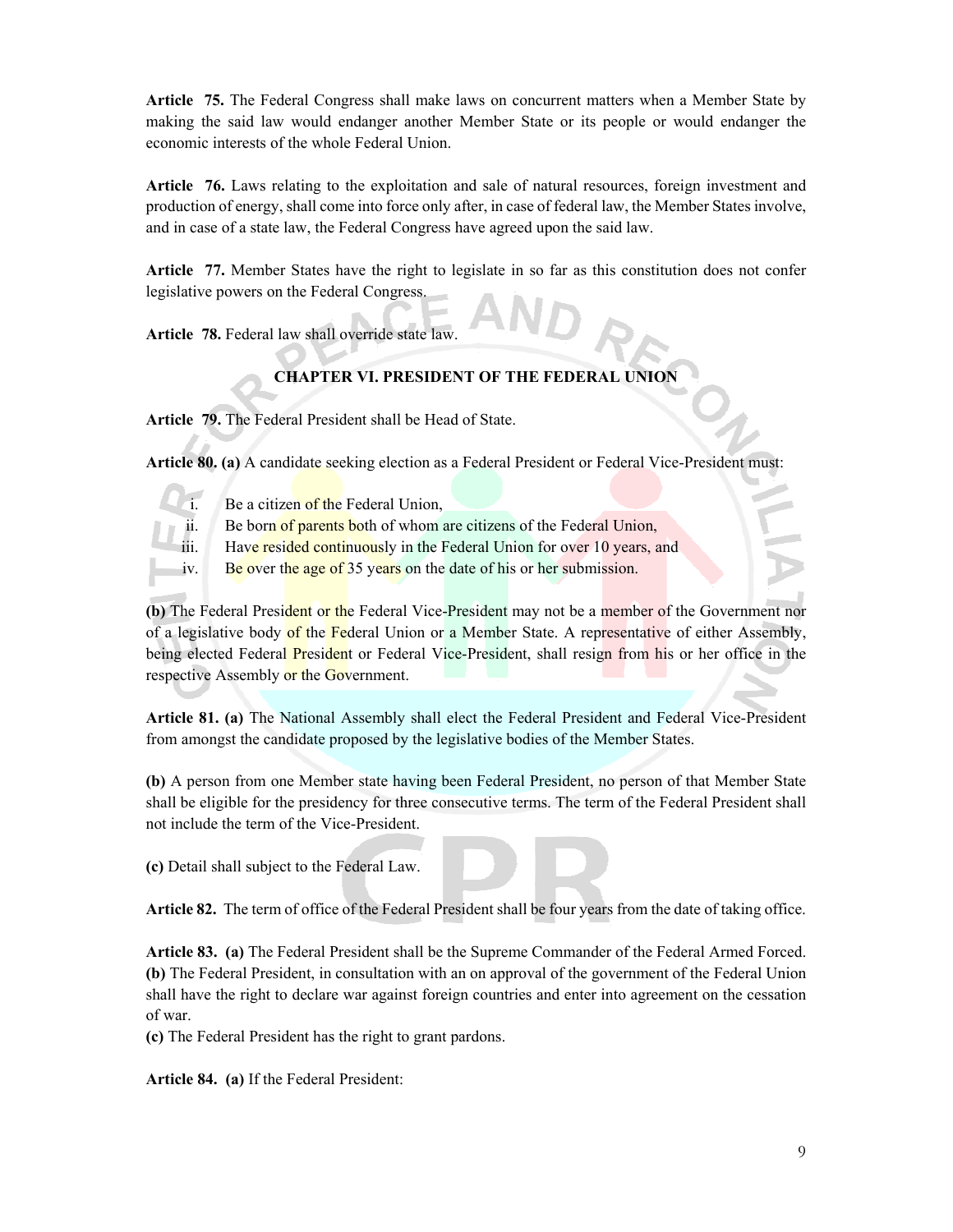- i. Commits an act of high treason
- ii. Violates this Constitution of the Federal Union,
- iii. Commits an act of gross misconduct, he or she shall be subject to an inquiry upon the request of at least one third of the representatives of either the National Assembly or the People's Assembly.

**(b)** A Joint committee with equal number of representatives from either of the two Assemblies shall conduct the inquiry. The findings of the inquiry shall be submitted to the Federal Congress.

**(c)** A joint committee with equal number of representatives from either of the two Assemblies shall conduct the inquiry. The findings of the inquiry shall be submitted to the Federal Congress.

**(d)** If the Federal Congress determines that there are grounds to impeach the Federal President, the Chairperson of the Federal Congress shall commence proceedings against the Federal President in the Federal Supreme Court.

**(e)** The Federal President shall be dismissed from office it he or she found guilty by the Federal Supreme Court.

**(f)** The provisions of this Constitution shall also be applicable to the Federal Vice-President.

**Article 85.** When a vacancy occurs in the office of the Federal President due to death or inability to continuously perform the responsibilities or by dismissal according to Article (84), the vacancy shall be filled as follows:

**(a)** The Federal Vice-President shall perform the duties of the Federal President until the regular term of the Federal President expires.

**(b)** The Chairperson of the National Assemblies shall perform the duties of the Federal Vice-President. **(c)** If a further vacancy occurs during the regular term of the Federal President, new elections according to Article 81 shall take place.

**Article 86.** No person shall be entitled to commence criminal or civil proceedings against the Federal President in respect of the performance of his or her responsibilities.

**Article 87.** The Federal President and Vice-President may not hold any other salaried office, nor belong to the management of an enterprise carried out for profit.

#### **CHAPTER VII. FEDERAL GOVERNMENT**

**Article 88. (a)** The government of the Federal Union shall be formed with Ministers headed by the Federal Prime Minister.

**(b)** No person shall be a Minister unless he or she is a representative of the People's Assembly.

**(c)** The Federal Government shall be collectively responsible to the People's Assembly.

**Article 89.** The term of the Federal Government shall be four years and shall not exceed the term of the People's Assembly.

**Article 90. (a)** The Federal President shall appoint a representative elected by the People's Assembly as the Federal Prime Minister.

**(b)** The candidate attaining the votes of the majority of the representatives is elected.

**(c)** If no candidate has been elected within fourteen days of the ballot, the candidate gaining most votes is elected.

**(d)** The Deputy Federal Prime Minister and the Federal Ministers shall be appointed or dismissed by the Federal President upon the proposal of the Federal Prime Minister.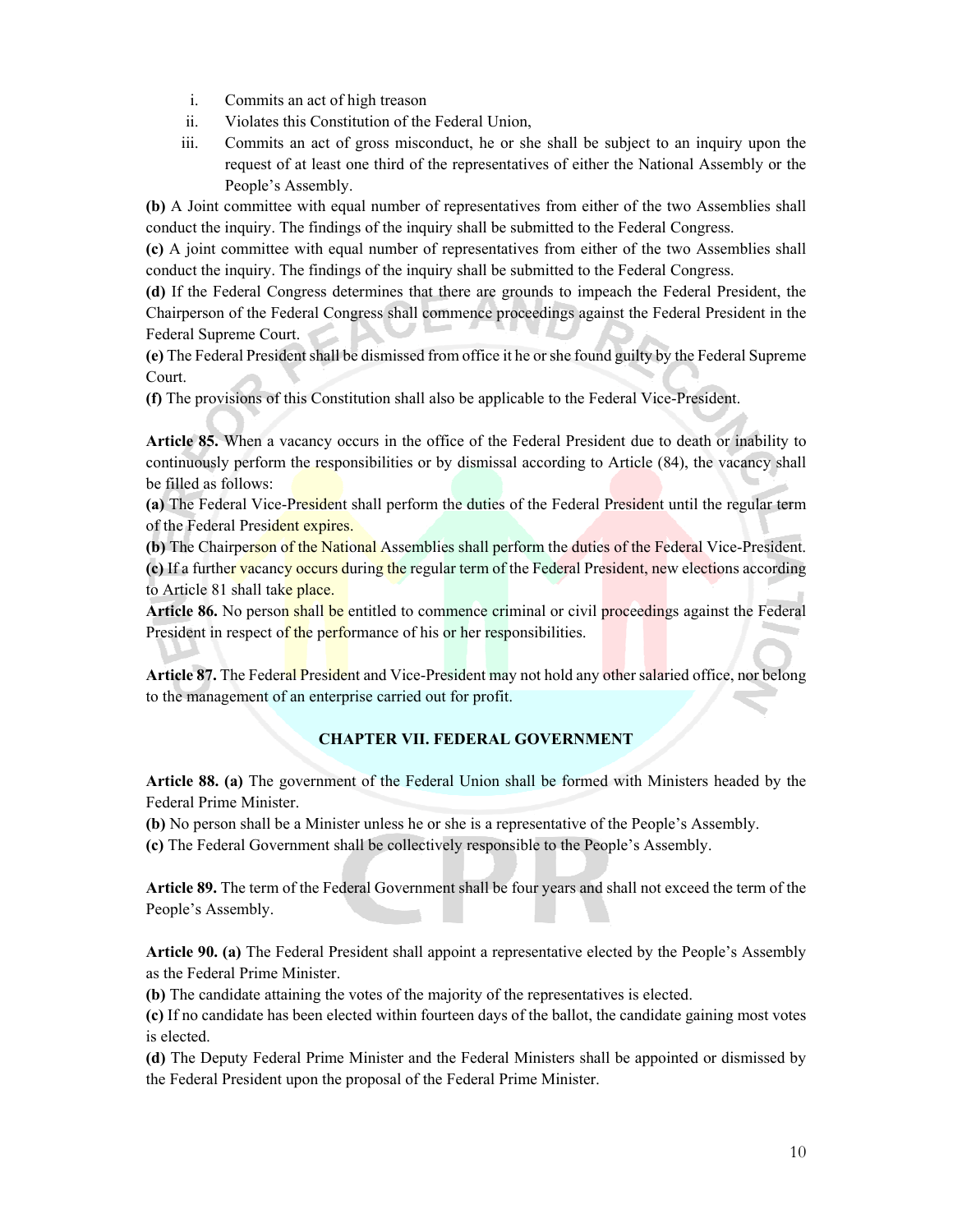**(e)** No representative of the People's Assembly shall serve as Federal Prime Minister for more than two terms.

**(f)** At the request of the Federal President, the Federal Prime Minister or the Federal Ministers, shall obliged to continue in office until a successor has been appointed.

**Article 91.** The Deputy Federal Prime Minister shall perform the duties of the Federal Prime Minister in case of the Federal Prime Minister is prevented from performing those duties, and upon the authorization of the Federal Prime Minister.

**Article 92.** When the office of the Federal Prime Minister becomes vacant, election shall take place as provided for in Article 90.

**Article 93. (a)** A no confidence motion against the Government shall be submitted not before 18 months after the formation of the Government.

**(b)** The People's Assembly may express its lack of confidence only by electing a successor to the Federal Prime Minister with the majority of the representatives.

**(c)** No before 48 hours after the successor to the Federal Prime Minister has been elected, a motion of no confidence shall be voted upon. If the motion obtains the vote of the majority of the representatives, the entire government shall resign from office.

**(d)**The person elected according to sub-paragraph (b) shall be appointed Federal Prime Minister by the Federal President.

**Article 94.** The Federal Prime Minister shall determine the policy guidelines. Within these guidelines every minister shall run the ministry on his or her own responsibility.

**Article 95.** The following Ministries shall be formed as necessary in the Government of the Federal Union:

- i. Ministry of Foreign Affairs
- ii. Ministry of Defense
- iii. Ministry of Transportation and Communication
- iv. Ministry of Finance
- v. Ministry of Interior
- vi. Ministry of Justice
- vii. Ministry of Energy and Mining
- viii. Ministry of Health, Education and Culture
- ix. Ministry of Forestry, Agriculture and Environment
- x. Ministry of Information

#### **CHAPTER VIII. FEDERAL JUDICIARY**

**Article 96. (a)** To exercise Federal Judicial powers, federal courts shall be established.

**(b)** The Federal Congress shall enact laws for the establishment and the proceedings of the Federal Courts.

#### **FEDERAL SUPREME COURT**

**Article 97. (a)** The Federal Supreme Court shall be composed of nine judges.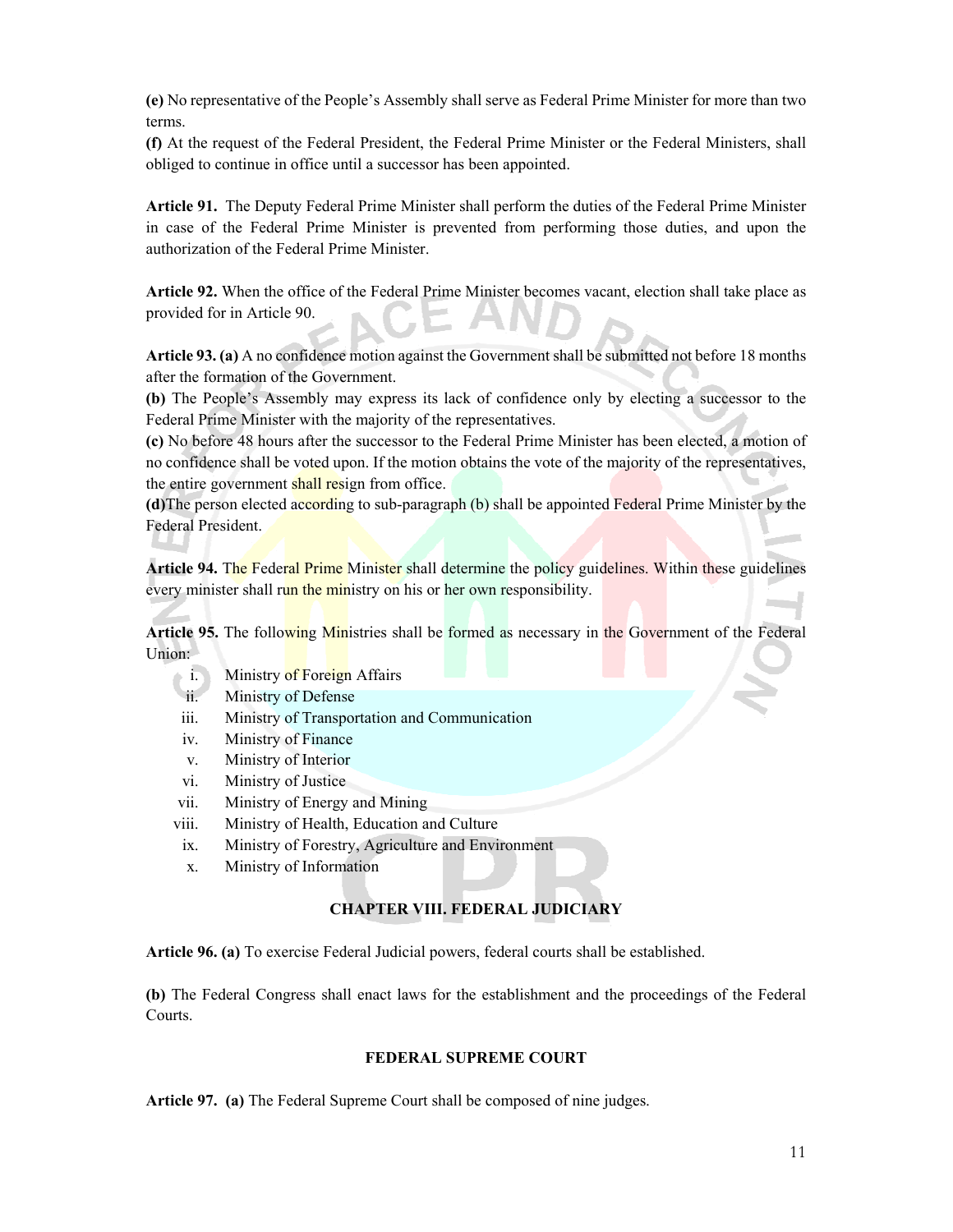**(b)** The Federal President shall appoint those proposed by the Federal Prime Minister and approved of by the Federal Congress as judges of the Federal Supreme Court.

**(c)** No person from either of the two Assemblies of the Federal Congress shall be proposed as judges of the Federal Supreme Court

**(d)** The judges of the Federal Supreme Court shall elect from amongst themselves a judge whom the Federal President shall appoint as Chief Justice.

**Article 98.** The seat of the Federal Supreme Court shall be the capital city. The Court shall also hold sittings at the other places, especially on venue of other Federal Courts in Member States.

**Article 99.** The judges of the Federal Supreme Court shall be citizens of the Federal Union and shall have practiced for at least ten years in the field of law.

#### **JUDGES OF THE FEDERAL COURTS**

**Article 100.** The judges shall be appointed regardless of race, religion, color or sex.

**Article 101.** The judges shall be independence and subject only to the law.

**Article 102.** The judges may not:

- a. Hold any other salaried offices,
- b. Hold a management position in an enterprise carried out for profit,
- c. Be members of any legislative body or of a government.

Article 103. The judges shall receive remuneration fixed by the Federal Congress, to enable them to independently carry out their duties.

**Article 104.** The term of the judges shall expire:

- i. At their own request,
- ii. When being permanently incapable to perform their duties,
- iii. Committing an act of gross misconduct, or
- iv. When they complete the age of 75 years.

**Article 105.** On request of the Federal Attorney General with regard to Article 104 (ii) and (iii), a joint committee of an equal number of representatives of the National Assembly and the People's Assembly shall be set up. It shall submit the findings of its investigations to the Federal Congress.

**Article 106.** Judges shall at no time be liable for performing their judicial duties, except for intentional infringement of the law.

#### **JURISDICTION OF THE FEDERAL COURTS: ATTORNEY GENERAL**

**Article 107. (a)** The Federal Courts shall have jurisdiction in the following matters:

- i. Disputes and complaints concerning this Constitution,
- ii. Disputes between Member States,
- iii. Disputes between Member States and citizens of other Member States,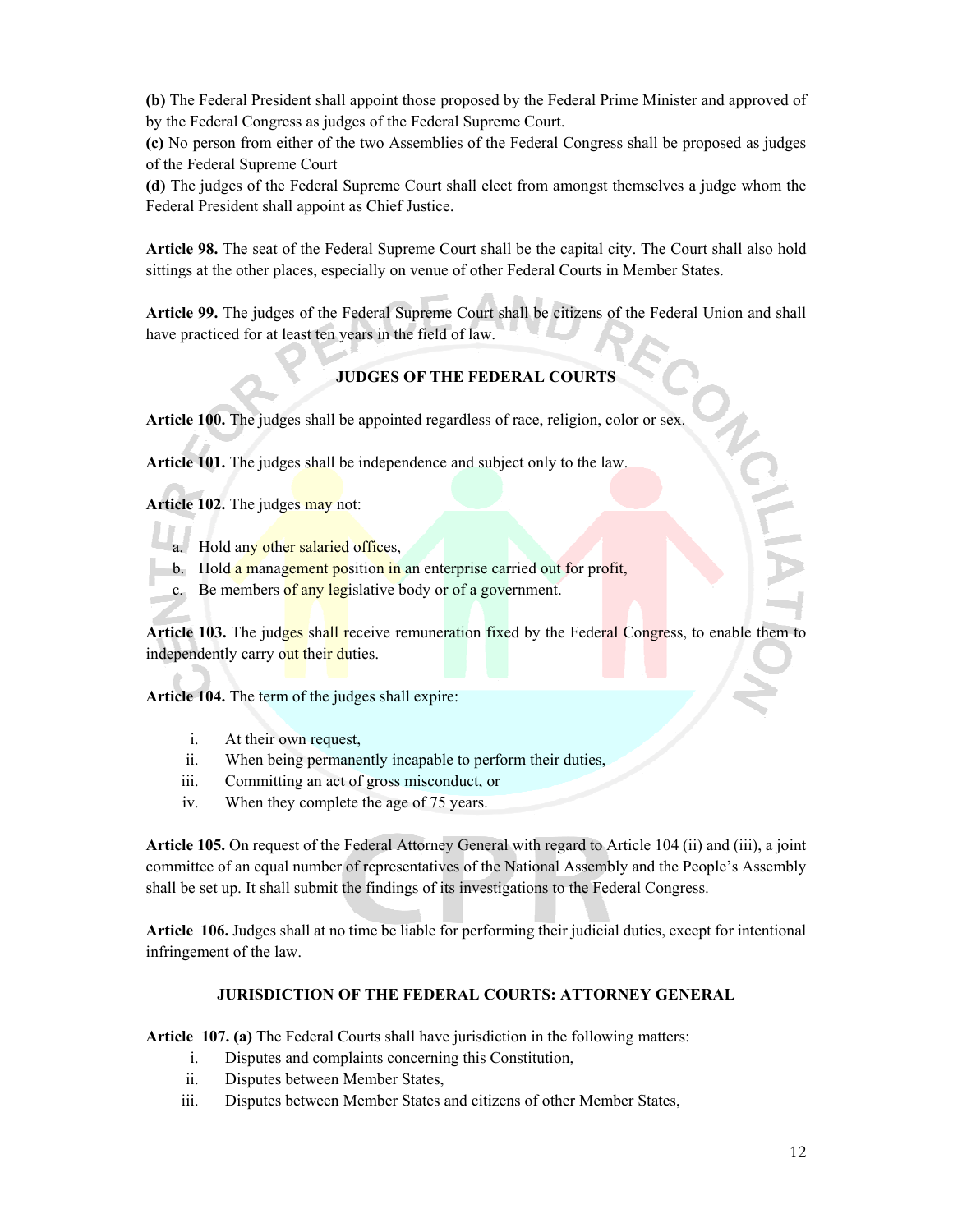- iv. Transfer of cases from one state court to another state court,
- v. Jurisdiction disputes between Member State court,
- vi. Disputes arising out of contracts between foreign companies and domestic companies or the Federal Union, and
- vii. Bankruptcy and insolvency.

**(b)** The Federal Congress shall provide by law for the exclusive jurisdiction of the Federal Supreme Court.

**Article 108. (a)** The Federal President shall appoint a person proposed by the Federal Prime Minister and approved by the Federal Congress, as Attorney General who shall advice and represent the Government of the Federal Union on all legal matters.

**(b)** The Attorney General has the right to attend sessions of the Federal Congress without the right to debate.

#### **CHAPTER IX. BASIC PROVISIONS CONCERNING THE FEDERAL UNION DEFENSE**

**Article 109. (a)** The Federal Armed Forces shall be established for the only purpose to defend the Federal Union from external danger. They shall be under the command of the Minister of Defense. **(b)** No person in active service in the Federal Armed Forces shall be appointed Minister of Defense.

**Article 110.** The Minister of Defense and the Federal Government shall formulate policies of defense, which will be implemented by the Federal Armed Forces.

**Article 111. (a)** In accordance with the requirements of the Federal Armed Forces, the Army, the Navy and the Air Force shall be established.

**(b)** The Federal Armed Forces units shall be drawn from the Member States on proportional basis. **(c)** The Federal Congress shall enact laws on the organization of the Federal Armed Forces.

**Article 112.** Separate defense academies shall be established for the Army, the Navy and the Air Force. Officer cadets from the Member States shall be entitled to attendance on a proportional basis.

**Article 113.** The strength of the Federal Armed Forces shall not exceed 0.1 per cent of the population of the Federal Union.

**Article 114. (a)** The Staff of the Federal Armed Forces shall consist of one commander from each Member State.

**(b)** The Chief of Staff shall be selected by the Prime Minister from amongst the members of the staff on an annually rotating basis.

**(c)** The person selected shall be appointed Chief of Staff by the Federal President.

**Article 115.** The Federal Armed Forces shall at all times remain under civil administration.

**Article 116.** In a state of emergency the Federal President shall take command of the Federal Armed Forces in his or her capacity as the Supreme Commander of the Federal Armed Forces.

**Article 117. (a)** The Minister of Defense shall provide for regular instruction of the military personnel.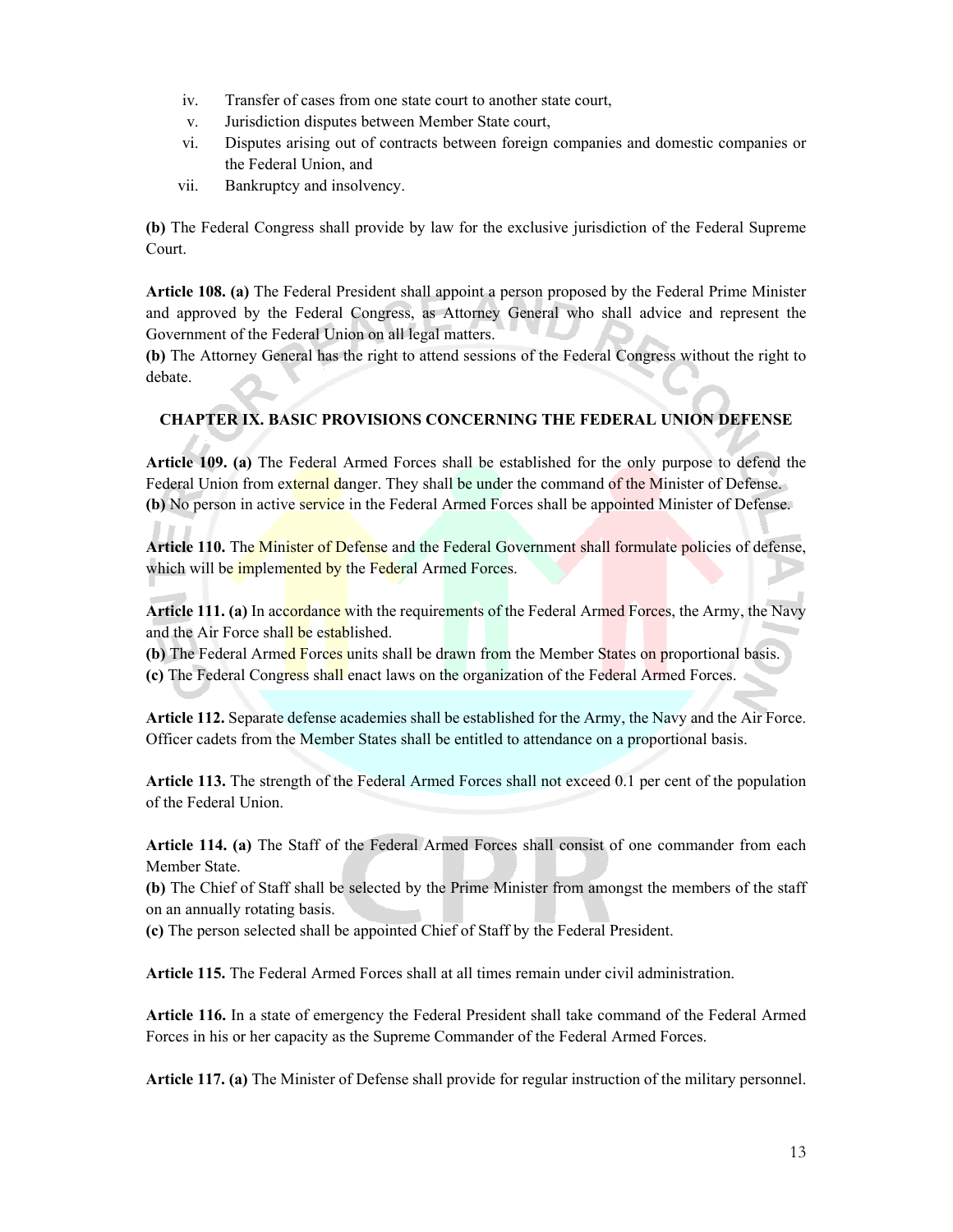- a. Military training and instruction at all levels shall include the following subjects:
	- i. Basis principles of democracy and human rights,
	- ii. Outlines of civil administration.

#### **ARTICLE 118. COMPULSORY SERVICE**

There shall be a compulsory service in the Federal Armed Forces. Details shall be subject of a federal law.

#### **FINANCE MATTERS**

#### **ARTICLE 119. MINISTRY OF FINANCE**

- a. the Ministry of Finance of the Federal Union shall implement financial laws enacted by the Federal Congress.
- b. The Ministry of Finance shall prepare the annual budget bill. The Government shall introduce the budget bill to the People's Assembly.

#### **ARTICLE 120. FINANCIAL MATTERS**

The Government of the Federal Union shall collect the revenue of the Federal Union, grant development aid to Member States, borrow and repay loans on behalf of Federal Union, pay the expenses of the Federal Union, and salaries of the civil servants of the Federal Union.

#### **ARTICLE 121. FEDERAL BANK**

To manage the monetary matters of the Federal Union, Federal Bank shall be established by law. The Bank shall be independent and free from political interference. The Bank shall issue a single official currency.

#### **ARTICLE 122. MONETARY PROVISIONS**

- a. All income of the Government of the Federal Union shall be deposited in the Federal Bank.
- b. No person shall withdraw money from the Federal Union Bank except under appropriate made by law.
- c. The Government of the Federal Union is prohibited from declaring moneys to be unlawful.

#### **ARTICLE 123. FINANCIAL EQUALIZATION**

When a Member State although carrying out its financial matters properly, arrives at a situation where it cannot carry out its functions due to a lack of finances for some reason, or where it will reach a situation where it will not be able to carry out its functions, the Government of the Federal Union shall have the responsibility to resolve such situations by either permitting the apportionate use of Federal Union finances, or by arranging proportional assistance from other States.

#### **ARTICLE 124. AUDITOR GENERAL**

The Federal President shall appoint a person proposed by the Federal Prime Minister and approved of by the Federal Congress as Auditor General. The Auditor General shall have the right to audit all the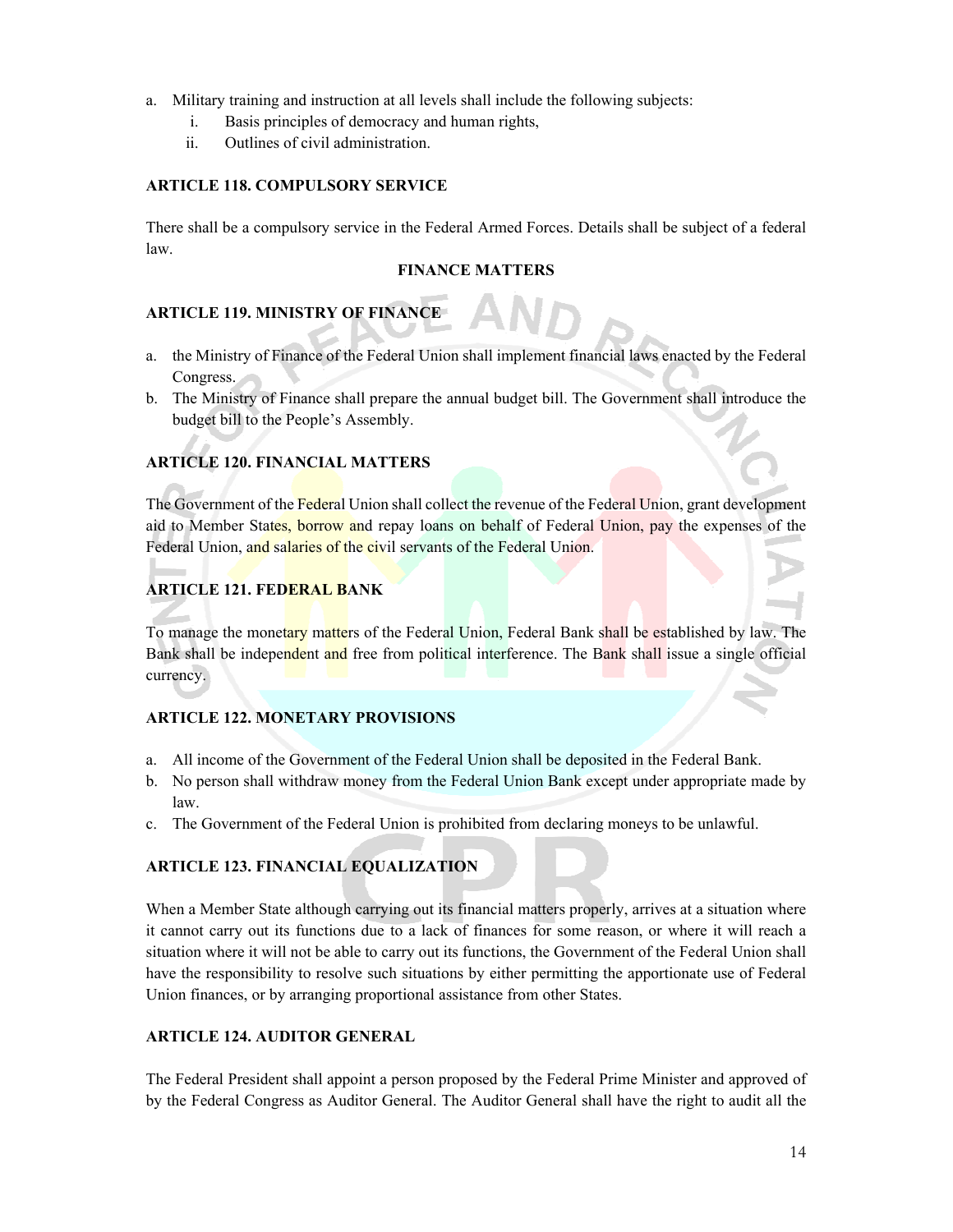accounts of the Federal Union. The findings of the Auditor General are to be submitted to the Government of the Federal Union and the Federal Congress.

#### **WORKERS AND FARMERS**

#### **ARTICLE 125. WORKERS' RIGHTS**

- a. The Federal Union shall provide for working conditions that guarantee human dignity to all working persons.
- b. Every working person shall be entitled to equal pay and conditions for equal work.
- c. The Federal Congress shall enact laws providing for social security, appropriate working hours and leave for all working persons.
- d. The right to freely form and participate in workers unions shall be guaranteed.
- e. No person shall be discriminated against for seeking workers' rights in accordance with the law.

#### **ARTICLE 126. FARMERS' RIGHTS**

- a. Farmers shall have the rights:
	- i. Freely to grow and sell their crops and produce,
	- ii. To pay all taxes and levies in cash, and
	- iii. To freely form and participate in farmers' unions.
- b. Farmers shall not be discriminated against for seeking their rights in accordance with the law

#### **CIVIL SERVANTS**

#### **ARTICLE 127. TRAINING OF CIVIL SERVANTS**

- a. The Government of the Federal Union and the Government of every Member States shall establish appropriate institutes for conducting civil service training courses. The institute for senior service courses shall be under the direction of the Ministry of the Interior.
- b. The participants in senior and special service courses shall be drawn from the Member States on a proportional basis.

#### **ARTICLE 128. FREE CHOICE OF DEPARTMENT**

Civil servants may not be hindered from changing departments.

#### **HUMAN RIGHTS COMMISSION**

#### **ARTICLE 129. HUMAN RIGHTS COMMISSION**

- a. The Federal Prime Minister shall establish Human Rights Commission consisting of seven members whom the Federal Congress has consented to.
- b. The Commission shall be competent to investigate on its own initiative or on a receipt of a complaint any alleged violation of human rights.
- c. The Human Rights Commission shall submit a report of its activities to the Federal Congress.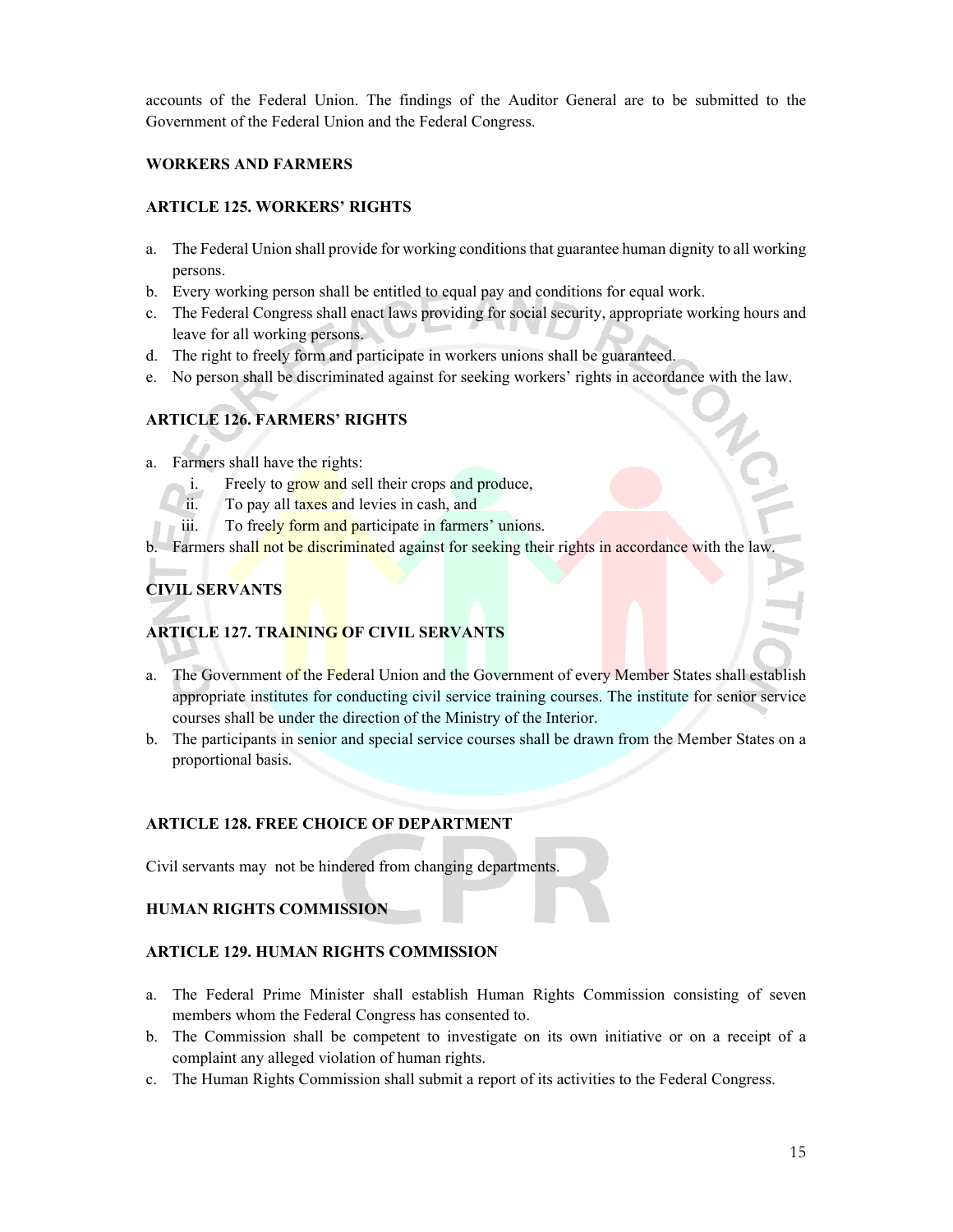d. The Federal Congress shall enact laws with regard tot eh competences of the Human Rights Commission.

#### **CHAPTER X. MEMBER STATES OF THE FEDERAL UNION**

#### **ARTICLE 130. SELF-DETERMINATION**

The Member States shall have the right to self-determination in accordance with the Constitution.

#### **ARTICLE 131. STATE CONSTITUTIONS**

- a. The Constitutions of the Member States shall conform to the democratic principles of this Constitution.
- b. The National Autonomous Regions and Special National Territories shall within their areas have the right to manage all affairs of local concern in accordance with the constitution of the respective Member State.

#### **ARTICLE 132. LEGISLATIVE, EXECUTIVE AND JUDICIAL POWERS**

Member States shall be entitled to legislative, executive and judicial powers.

#### **ARTICLE 133. STATE CONGRESS**

To ensure minority rights, one assembly of State Congress may be based on the population of that Member state, and the other may be composed of representatives from National Autonomous Regions and Special National Territories on proportional basis.

#### **ARTICLE 134. SECURITY FORCES**

Member States may establish security forces, the strength of which may not exceed (0.1) percent of the state population.

#### **ARTICLE 135. GUARANTEE OF FEDERAL PROTECTION**

The Federal Union guarantees that it will on request protect any Member State from external and domestic danger.

#### **CHAPTER XI. CITIZENSHIP**

#### **ARTICLE 136. FEDERAL UNION CITIZEN**

- a. Citizen of the Federal Union of Burma is anybody, who:
	- i. Possesses Burmese citizenship at the time of the adoption of this Constitution,
	- ii. Is born of parents both of whom are Burmese citizens,
	- iii. Has been granted citizenship according to a federal law.
- b. Burmese citizens, who have been deprived of their citizenship prior to the adoption of this Constitution, shall have that citizenship restored on application.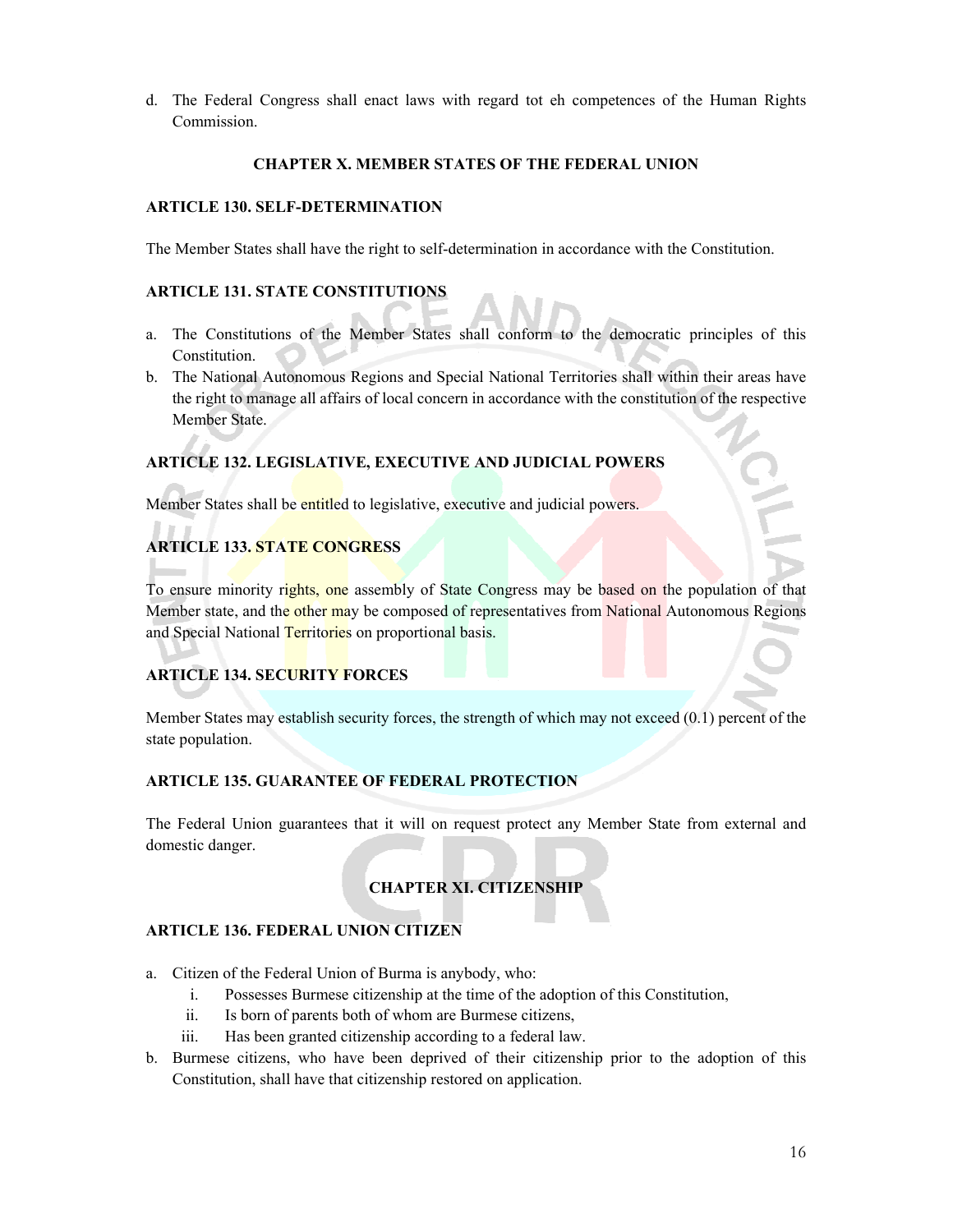#### **ARTICLE 137. FOREIGNERS' RIGHTS TO CITIZENSHIP**

- a. All foreigners born prior to January 4, 1948 in Burma and since then residing continuously in Burma shall be entitled to Burmese citizenship.
- b. Federal legislation shall make it possible for foreigners to acquire Burmese citizenship.

#### **ARTICLE 138. DUAL CITIZENSHIP**

Burmese citizens acquiring a foreign citizenship may not lose their Burmese citizenship.

#### **ARTICLE 139. MEMBER STATE CITIZENSHIP**

The legislature of the Member State shall be entitled to enact laws for Member State citizenship.

#### **CHAPTER XII. STATE OF EMERGENCY**

#### **ARTICLE 140. STATE OF EMERGENCY**

A state of emergency shall be declared when:

- i. The territory of the Federal Union is attacked by external armed forces or such an attack is imminent,
- Massive destruction, death, and injury resulting from natural disasters have occurred
- iii. Peace and security of the population are seriously threatened.

#### **ARTICLE 141. DECLARATION**

On request of the Federal Government, the Federal President shall declare the state of emergency for the territory either of the whole Federal Union or part of it.

#### **ARTICLE 142. PERIOD**

The period of the state of emergency shall be stated in the aforesaid declaration and shall not exceed six months from the date of the declaration. Any prolongation, which may neither exceed six months, affords the approval of the Federal Congress.

#### **ARTICLE 143. MANDATE AND RESPONSIBILITY**

- a. The Federal Government shall during a state of emergency be entitled to:
	- i. Deploy security forces of the Member States,
	- ii. Issue directives to State Governments.
- b. The Federal Armed Forces may only be deployed when actions taken by security forces of the Member States are insufficient. Such deployment shall be approved by the Federal Congress.
- c. The Federal Government shall during the state of emergency report on all actions taken to the Federal Congress.